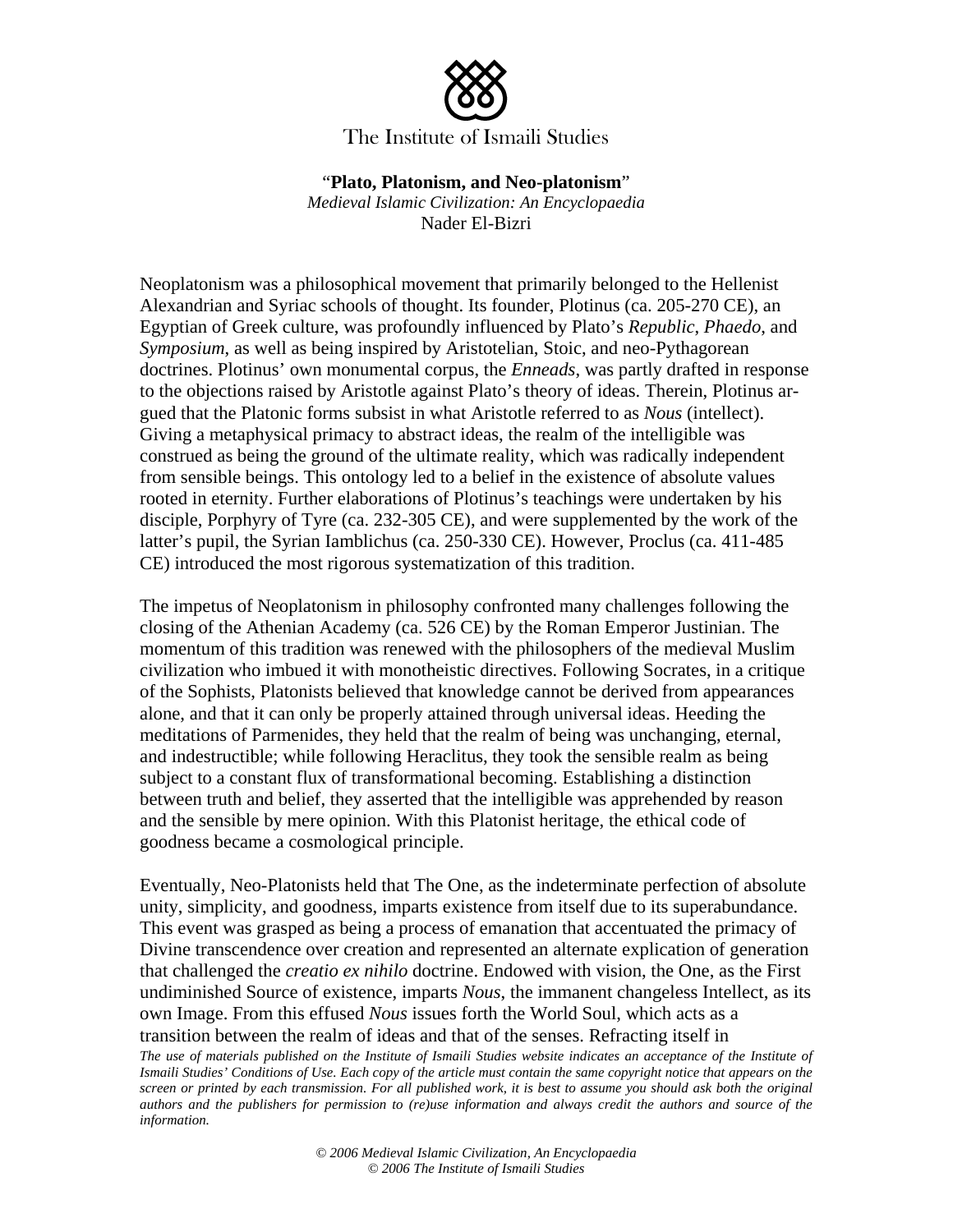

materiality, the Soul generates all sensible composite beings, while matter represents the last station in the hierarchy of existence as the unreal substratum of the phenomenal universe. Emanation, as a processional descent, was itself to be followed by an ascent that expressed the longing of the rational soul to return to its Source and a yearning to inhabit the realm of ideas. This reversible movement acted as the basis of the moral code of the Neoplatonist system, which advocated a dualist separation of mind and body, as well as affirmed the immortality of the soul.

Philosophers in medieval Islam came to know Plato through the Arabic translations of his *Laws, Sophist, Timaeus,* and *Republic*. His influence on the history of ideas in Islam is most felt in the domains of ethics and political philosophy, whereby his views offered possibilities for reconciling pagan philosophy with monotheistic religion in the quest for truth and the unveiling of the ultimate principles of reality. His *Republic* and *Laws*  presented an appealing legislative model that inspired political thought in Islam, particularly the line in thinking that is attested in al-Farabi's (ca. 870-950 CE) treatise *al-Madina al-Fadila* (*The Virtuous City*), which gave prominence to the role played by philosophy in setting the legal arrangements and mores of the ideal Islamic polity. The *Corpus Platonicum* also impressed humanists like Ibn Miskawayh (ca. 940-1030 CE), who, in his *Tahdhib al-akhlaq* (*The Cultivation of Morals*) espoused the Platonic tripartite conception of the soul, along with its ethical-political ramifications. As for the Neoplatonist doctrines, these found their way into the intellectual history of Islam through Plato's dialogues, as well as being channeled via the tracts known as *Aristotle's Theology* and *Liber de Causis* (*Kitab al-Khayr al-Mahd*). Although both texts were erroneously attributed to Aristotle, the former reproduced fragments from Plotinus's *Enneads*, and the latter rested on Proclus' *Elements of Theology*. This misguiding textual transmission led to imbuing Aristotelianism with Neoplatonist leitmotifs, which impacted the thinking of authorities such as al-Kindi (d. ca. 873 CE), Ikhwan al-Safa' (tenth century CE), al-Farabi (d. ca. 950 CE), and Ibn Sina (d. 1037 CE), who in their turn influenced the onto-theological systems of al-Sijistani (d. 971 CE), al-Kirmani (d. 1020 CE), Suhrawardi (d. 1191 CE), Ibn 'Arabi (d. 1240 CE), and Mulla Sadra (d. 1640 CE).

## **Primary Sources**

al-Farabi (Alfarabius). *De Platonis Philosophia*. Edited by Franz Rosenthal and Richard Walzer. London: The Warburg Institute, University of London, 1943.

Galenus, Claudius. *Compendium Timaei Platonis*. Edited by Paul Krauss and Richard Walzer. London: The Warburg Institute, University of London, 1951.

Plato. *Plato Arabus*. Edited by Paul Krauss and Richard Walzer. London: The Warburg Institute, University of London, 1943.

## **Further Reading**

Krauss, Paul. "Plotin chez les arabes." *Bulletin de 1'Institut d'Égypte* 23 (1941): 236-295.